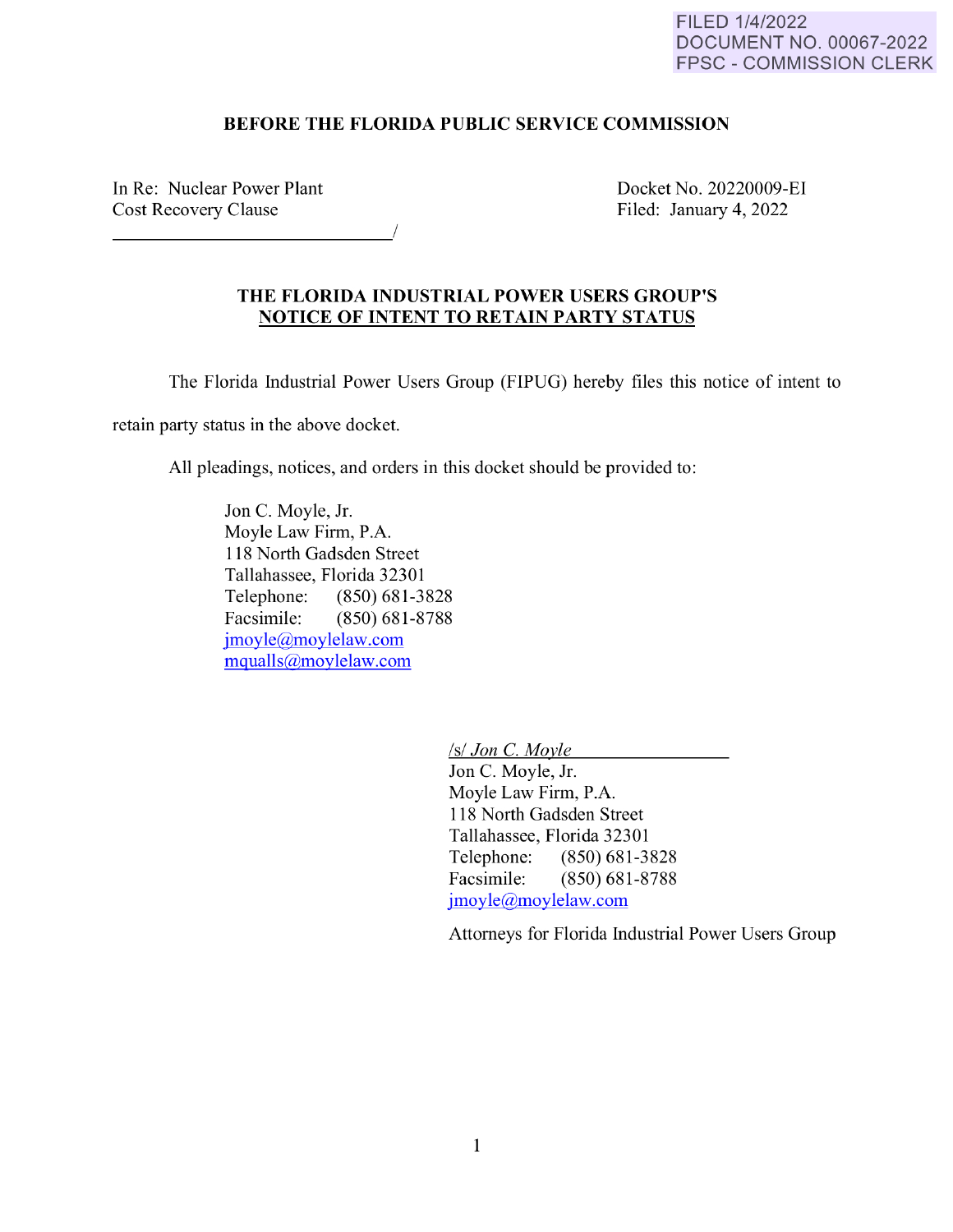## **CERTIFICATE OF SERVICE**

**I HEREBY CERTIFY** that a true and correct copy of the foregoing has been furnished by electronic mail on this  $4<sup>th</sup>$  day of January 2022, to the following:

[khetrick@psc.state.fl.us](mailto:khetrick@psc.state.fl.us)  Keith Hetrick Suzanne Brownless Jennifer Crawford Public Service Commission 2540 Shumard Oak Blvd. Tallahassee, FL 32399-0850

[sbrownle@psc.state.fl.us](mailto:sbrownle@psc.state.fl.us) jcrawfor@psc.state.fl.us

Richard Gentry Patricia A. Christensen Office of Public Counsel 111 West Madison Street – Room 812 Tallahassee, FL 32399-1400 [gentry.richard@leg.state.fl.us](mailto:gentry.richard@leg.state.fl.us)

[Christensen.patty@leg.state.fl.us](mailto:Christensen.patty@leg.state.fl.us)

Dianne M. Triplett Duke Energy 299 First Avenue North St. Petersburg FL 33701 Dianne.triplett@duke-energy.com

Matthew R. Bernier Duke Energy 106 E. College Avenue, Suite 800 Tallahassee FL 32301 [matthew.bernier@duke-energy.com](mailto:matthew.bernier@duke-energy.com)

George Cavros Southern Alliance for Clean Energy 120 E. Oakland Park Blvd., Ste. 105 Fort Lauderdale, FL 33334 [george@cavros-law.com](mailto:george@cavros-law.com)